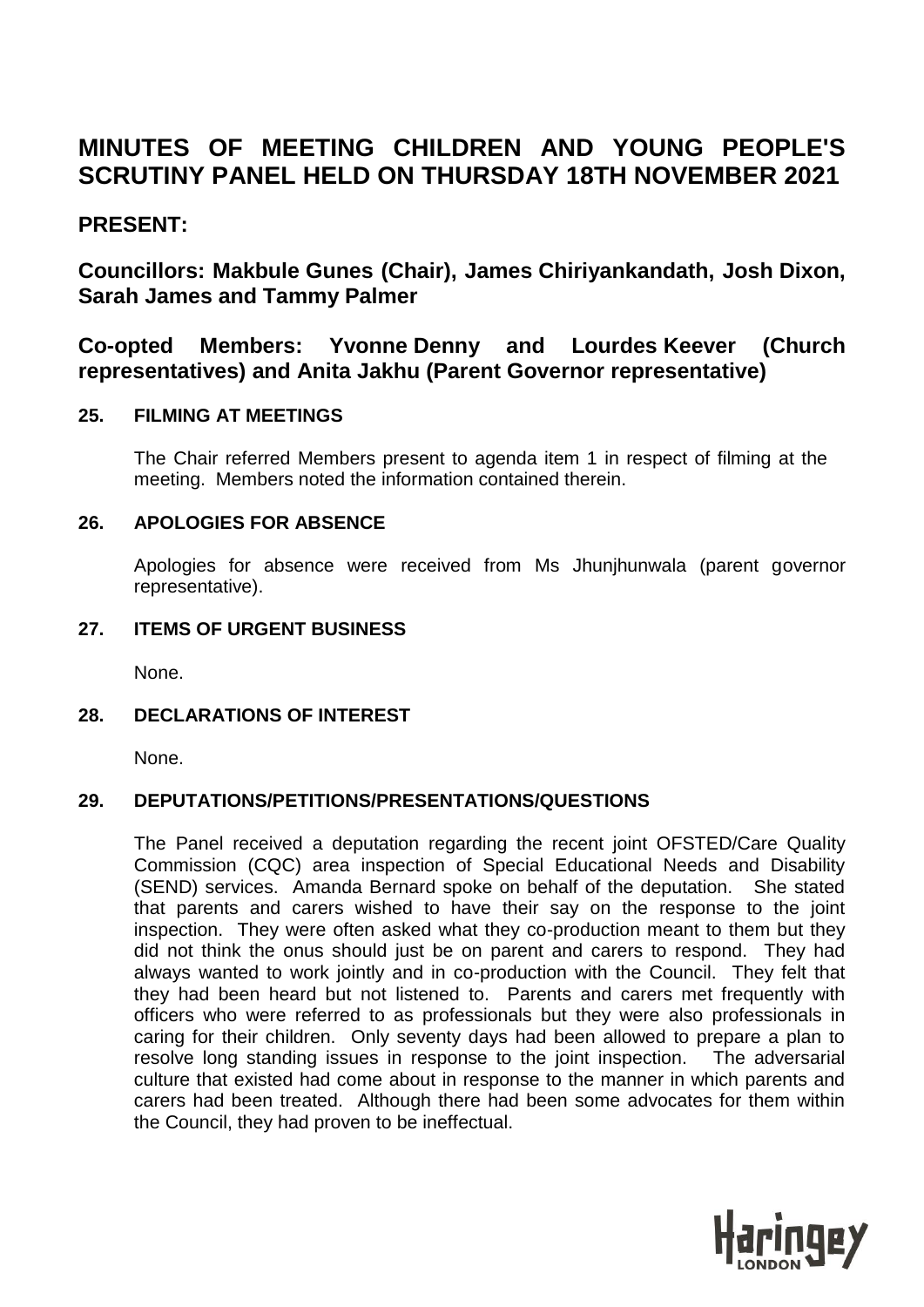SEND covered a wide range of different children and young people but the outcomes of consultations were normally based only on the views of the people who had responded first on-line. Some parents and carers did not have access to the internet though and were therefore unable to respond. Education, Health and Care (EHC) plans covered a range of interdependent issues. Attention also needed to be given to what happened when young people transitioned to adult services.

The joint inspection had highlighted what parents and carers had been saying for a long time. In responding, it was important that parents and carers were represented on bodies such as scrutiny panels as they represented a significant group of people. The needs of the Council ought not to outweigh those of families of children and young people with SEND. Provision also needed to be made for those whose first language was not English. In addition, there needed to be some semblance of truth and reconciliation.

The Chair thanked the deputation for their contribution and highlighting the issues they felt needed addressing. She felt that it was important that parents and carers were listened and responded to appropriately.

In response to a question, Ms Bernard stated that co-production meant what it said. It was about parents and carers not being told what to do but working together with the Council. The time frame in which parents and carers were given to respond to consultations was important. A range of events had been arranged as part of the response to the joint inspection. Many parents and carers had been given little or no notice of these. A minimum of 21 days notice needed to be provided. It should be possible to engage with all the families on the SEND register and not just rely on online feedback. She felt that if comprehensive consultation could be undertaken on proposed CPZ schemes, including door-to-door engagement, it could also be used for SEND. Co-production needed to be accessible to all and not just those on the parentcarer forum. Co-production meant that parents and carers were informed of the relevant meetings rather than finding out about them by chance, as had been the case with the current meeting.

Panel Members noted that the Scrutiny Review on SEND that had been undertaken by the Panel in 2019 had covered many of the same issues that had been highlighted in the joint inspection. Co-production was a priority for the current Council administration but it needed to deliver.

In answer to another question, Ms Bernard stated that the report on SEND by Amaze had suggested that a new parent-carer forum be set up and this was currently being done. Information on its development had only been sent out digitally though and this had excluded some parents and carers. It was important that parents and carers had a seat at the table if co-production was to be meaningful. Young people also needed to be involved and meetings made more accessible.

In answer to a question regarding what could be done to make progress quickly, Ms Bernard stated that truth and reconciliation was needed. It was essential that parents and carers were listened to. In addition, telephone calls and e-mails needed to be answered.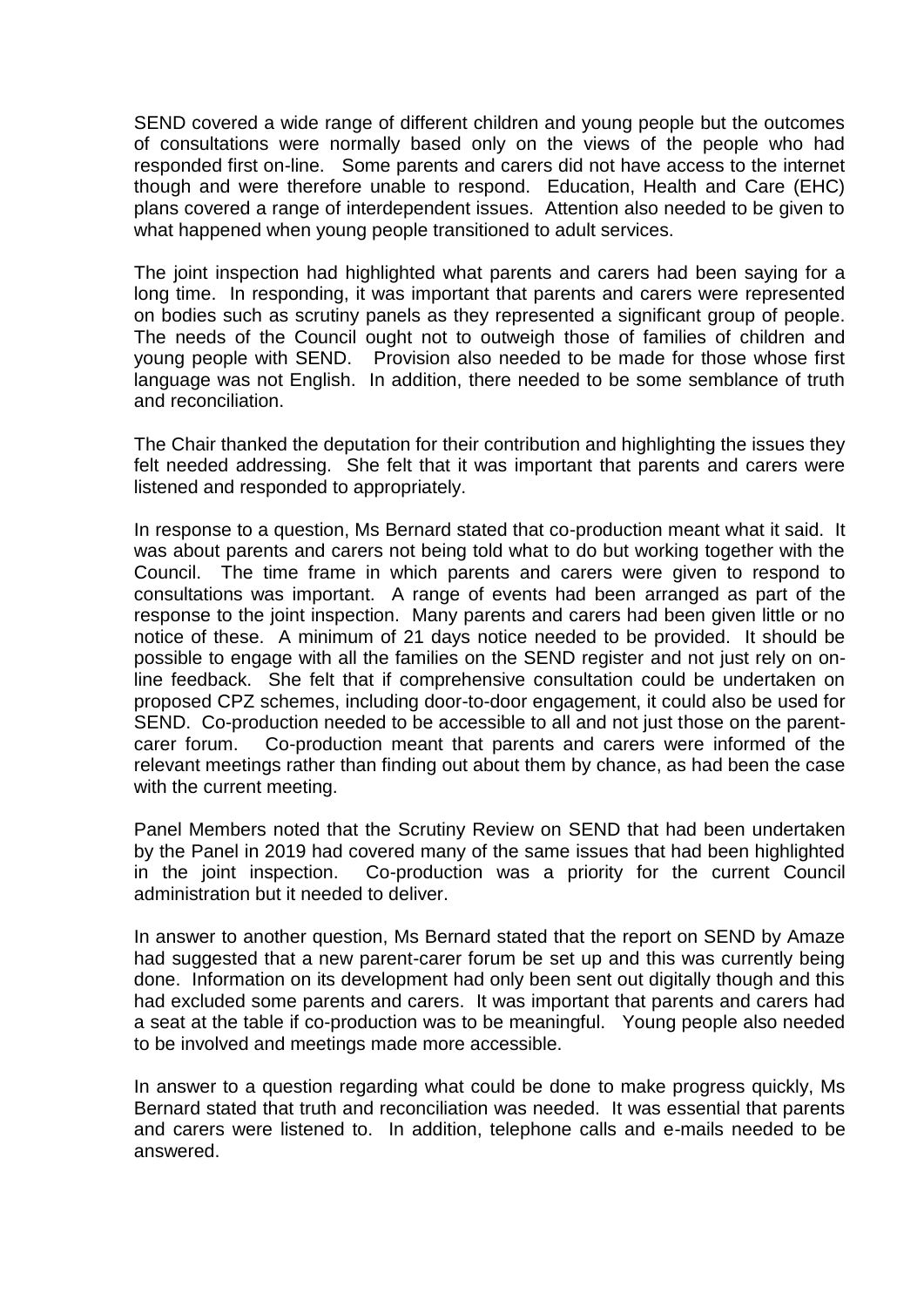Michele Simmons-Safo, another member of the deputation, stated that there had been the same issues for some considerable time and parents were frustrated by the lack of progress. These issues were communication, EHC plans and lack of trust. A lot of money had been spent on the Amaze report but its recommendations were not being fully adhered to. In particular, adequate notice needed to be provided for parents or carers to attend meetings.

In answer to a question regarding was effective co-production would look like, Ms Bernard stated that it would involve parents and carers being treated as equals, being listened to, getting the services that they required and being represented in all areas where decisions that directly affected them were taken.

Councillor Zena Brabazon, the Cabinet Member for Children, Education and Families, responded that she agreed with the sentiments that been expressed and could understand why parents and carers were angry. Co-production required individuals to represent the whole. The new parent carer forum had recently been established and had met twice so far. She gave a commitment that she would attend all of its meetings and was happy to be held accountable. She agreed that there needed to be some sort of review that captured the learning from recent experiences but this could not merely look backward as there was a need to progress. She was happy to discuss the detail of how this could operate. She had made SEND her top priority on assuming the post of Cabinet Member earlier in the year. The parent carer forum was administered by the Bridge Renewal Trust and not the Council but she nevertheless agreed that adequate notice should be given for meetings. She agreed with the suggestion that there should be a co-opted Member of the Panel to represent SEND parent and carers. In addition, the local offer website could be used to publicise future Panel meetings. She felt that the service was on an upward curve. The Ofsted report had been fair in its conclusions and she fully accepted these. Relationships with parents and carers were key to how the service should operate and the service was fully committed to developing these. She would answer all e-mails that she was sent. However, she received a lot of e-mails and had a big workload so could not always reply by return. Her role had given her the opportunity to visit a number of schools and witness some of the excellent inclusive practice that took place, some of which had been noted by Ofsted. There had been problems in the past, such as failures in communication and systems that did not work well. Things were improving though and she was determined to bring about change.

Ms Bernard stated that parents and carers had previously been given commitments there would be improvements but these had not materialised. Although the parent carer forum had technically begun to operate, much of what was required for it to function had not been established so far and relationships had yet to be developed fully. The Bridge Renewal Trust was not a SEND specific organisation and therefore needed to learn from parents and carers. Smart provision was needed in order to deliver smart outcomes.

The Panel was of the view that a joint meeting with the Adults and Health Panel could be arranged to consider relevant SEND issues that affected both children and adults. Progress with the implementation of the recommendations of the joint inspection and the written statement of action would be monitored by the Panel. In addition, the Panel would also be considering the new SEND Strategy at its meeting in March. It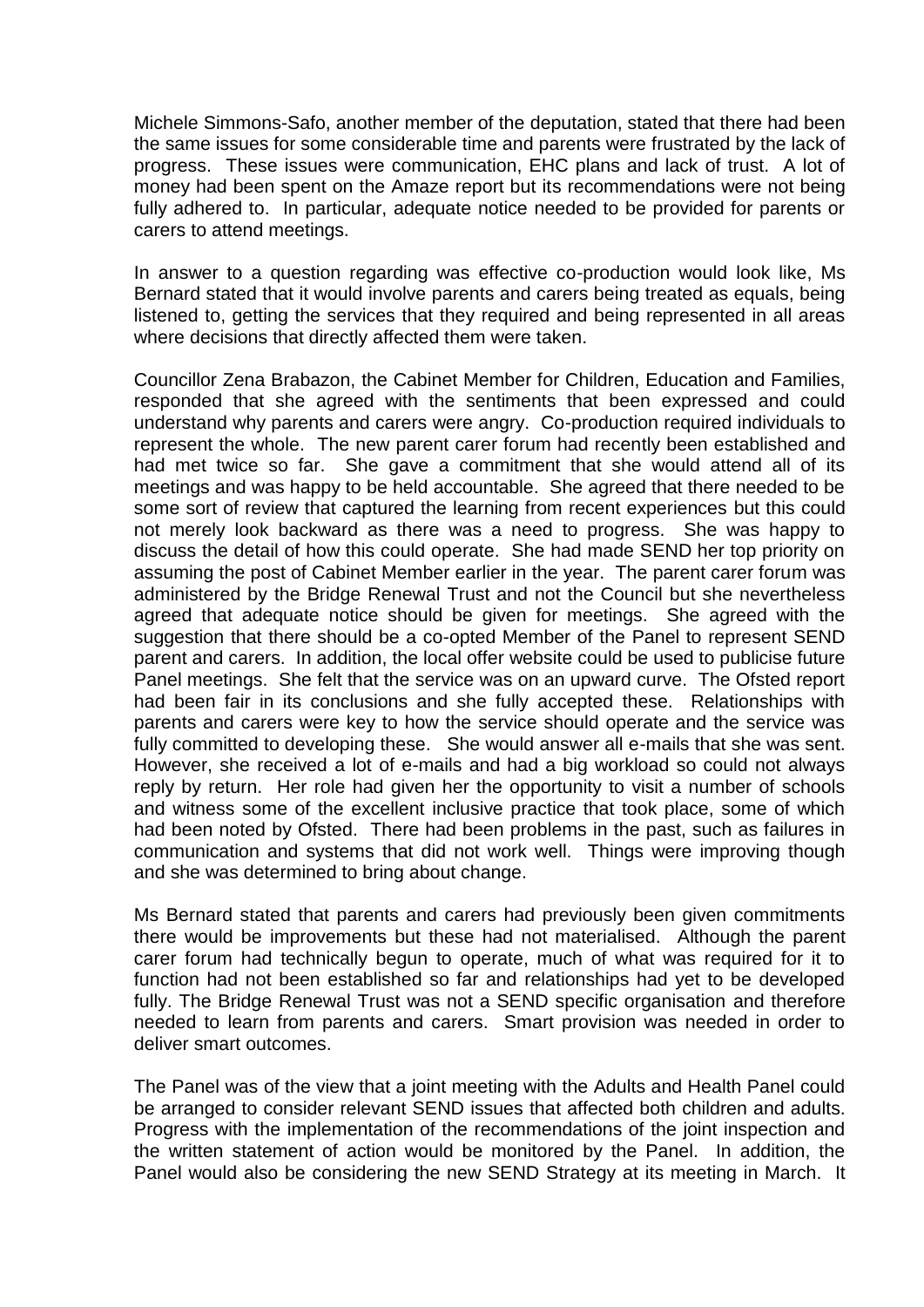was agreed that the Panel would meet separately with parent and carer representatives to obtain their views on progress as part of this ongoing process. Communication with parents and carers needed to be accessible as possible and not just reliant on digital means.

### **AGREED:**

- 1. That consideration be given to the appointment of a non-voting co-opted Member to the Panel to represent Special Needs and Disabilities (SEND); and
- 2. That, ahead of the Panel's meeting on 7 March, a meeting be arranged between Panel Members and SEND parent and carer representatives to obtain their views on progress with the response to recommendations of the joint area inspection and associated written statement of action.

#### **30. MINUTES**

#### **AGREED:**

That the minutes of the meeting of 23 September 2021 be approved.

## **31. WHITTINGTON HEALTH ESTATES AND SERVICES RECONFIGURATION - IMPLEMENTATION**

Jonathan Gardner, Director of Strategy and Corporate Affairs at Whittington Health, reported on progress with the reconfiguration of their estates and services in Haringey and, in particular, the move of children's services to Tynemouth Road Health Centre. A full consultation had been undertaken on the proposed changes. Since approval of the changes, the investment for them had increased from £1 million to £1.8 million. There had been general support for the principle of bringing children's services together at the Centre but there had also been some concerns raised. Those responding to the proposals had stated that they wished to be given the opportunity to shape the design of the changes to the Centre. A range of means had been used to engage with the community and obtain their feedback and their input had been incorporated. A Changing Places toilet had been recently installed and their suggestions regarding the colour of the waiting areas had been incorporated.

In response to concerns, there would be increased parking facilities for users of the centre, with eight places made available. Most of these would be for Blue Badge holders. There would also be additional places available just outside of the centre. They had encouraged staff to reduce the use of parking spaces by them through promotion of initiatives such as the Cycle to Work scheme and Travelcard loans. They had also worked with the Council to improve access and a review of pavements nearby was taking place. They were liaising with the Council on action to address pollution in the area. Much of this was outside of the direct control of Whittington Health but they were doing what they could through measures such as the use of electric vehicles by district nurses. The building work at Centre had started and it was likely to be completed early in the new year.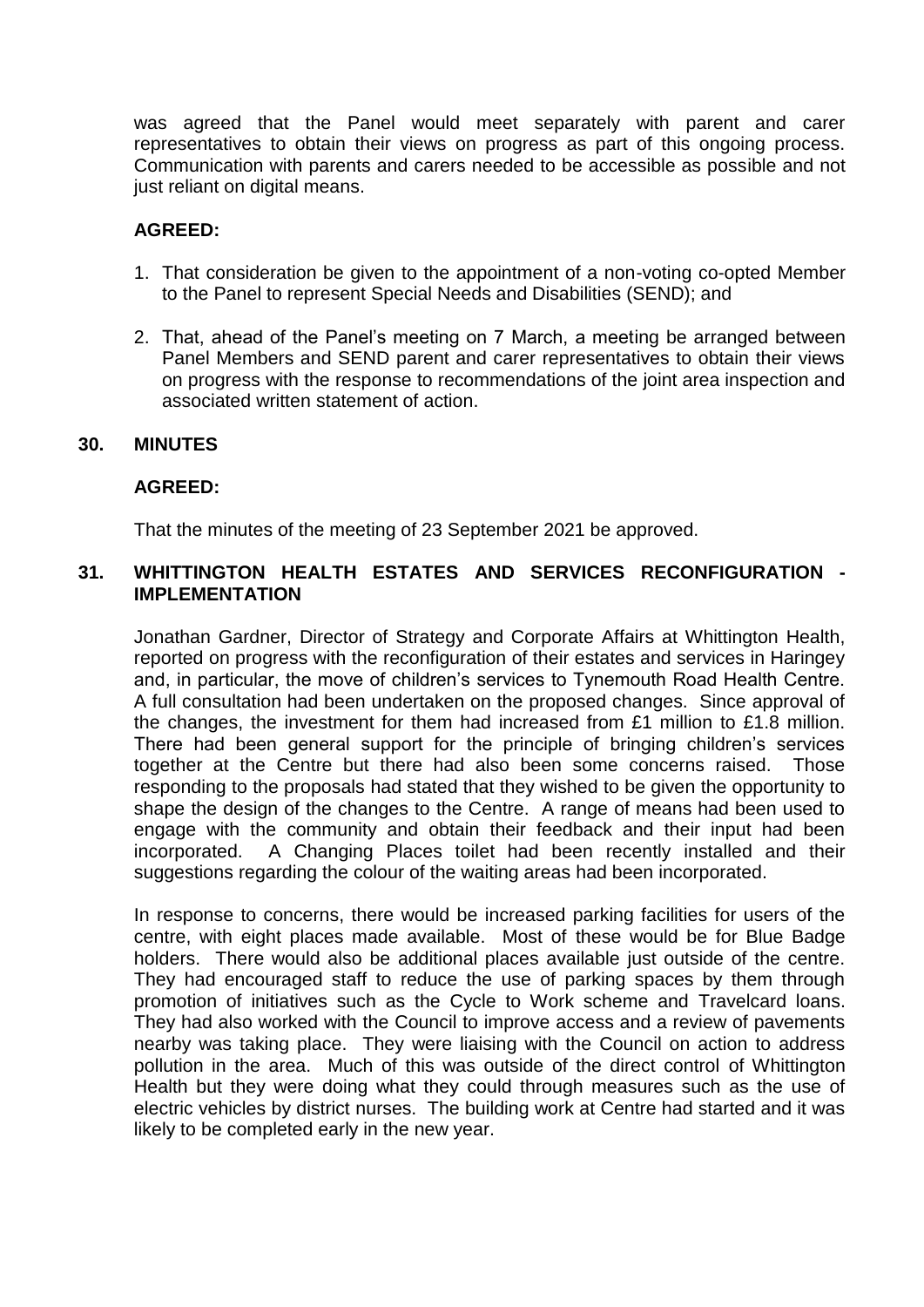Panel Members expressed disappointment at the progress report. A clear, costed plan for parking had been requested as part of the Overview and Scrutiny Committee's response to the proposals. In addition, engagement needed to take place with the Council's Highways Service regarding safe crossings as the roads nearby the Centre were very busy. There also needed to be a greater commitment to addressing pollution in the area. Evidence was required that they had listened to those who had responded to the consultation and taken action in response. The aspiration needed to be for the Centre to be the safest location for children and families to receive services.

Mr Gardner responded that Whittington Health had more than doubled car parking capacity and changed their policy on staff parking. He was confident that they now had more than enough capacity for patients. They had tried to engage with the Highways Service regarding crossings and had been told that changes were included in plans for the area. They would do all that was within their powers to address pollution in the area, including expanding their fleet of electric cars and making buildings net zero. The engagement and consultation that had taken place regarding the reconfiguration had been praised by local groups of residents and held up as an example for others.

The Panel requested greater detail in future updates, including clearer evidence of the effectiveness of plans, in order that it could be satisfied that the new arrangements would be of benefit to children and families. Ms Graham agreed to assist Whittington Health in engaging with relevant Council services.

## **AGREED:**

That a further and detailed update be circulated to Panel Members on completion of the necessary works to Tynemouth Road Health Centre.

#### **32. SUMMARY OF AREA SEND INSPECTION**

Jackie DiFolco, Assistant Director for Early Help, Prevention and SEND, summarised the outcome of the recent joint area inspection of SEND within Haringey that was undertaken by Ofsted and the Care Quality Commission. The inspection had focussed on how well SEND was identified, outcomes were improved and needs met. It had highlighted some areas of strength as well as areas where action was required. The authority was required to address:

- The poor quality of EHC plans and the annual review process;
- The lack of partnership working and poor communication and co-production with parents, children and young people;
- Unacceptable waiting times for Autism Spectrum assessments and insufficient support whilst people were waiting.

These areas had already been a part of a wider improvement plan that was currently being worked upon. A written statement of action was required to be produced within 70 days. She reported on the work that was taking place with parents, carers and partners to develop a new SEND strategy and outlined the priorities that had been identified for this and the actions that had already been taken in response. There was a strong focus on outcomes so that the authority knew it was making a difference and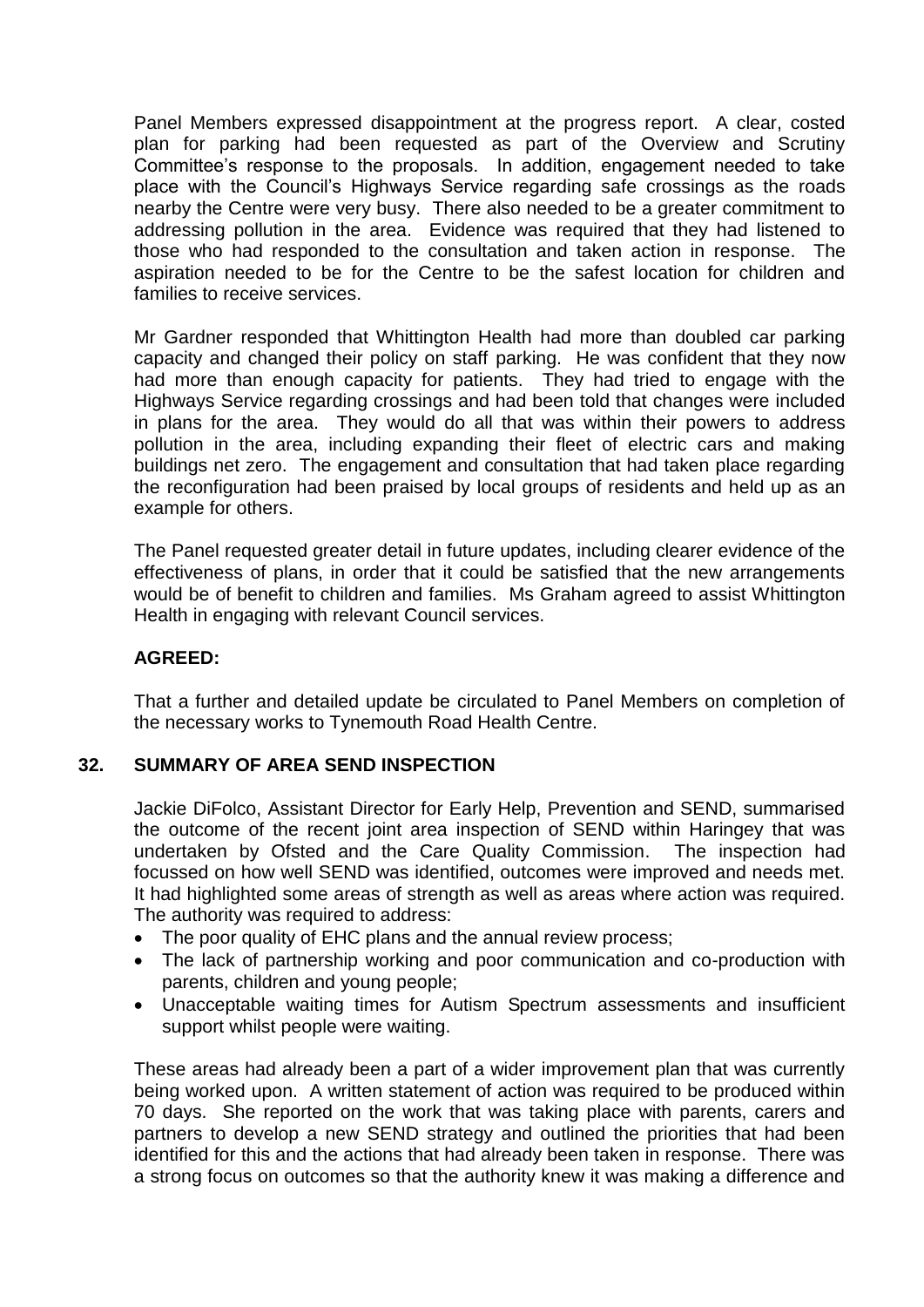that these were measurable through key performance indicators, based on what families told them and what they saw. She felt that the actions were realistic and needed to be implemented with appropriate pace so that drift and delay could be avoided. To truly make the difference, there needed to be shared ownership and accountability with families and partners.

The written statement of action was being drafted based on priorities within SEND Strategy. Two workshops would be co-led with parent and carer representatives and partners on the 29 and 30 November and would cover the three key areas from the inspection. They would be co-led with parents and carers. The size of the workshops had been deliberately kept small in order to ensure meaningful discussion, however invitations had been circulated widely. The SEND Executive Board were accountable for delivery of the written statement of action, in particular, ensuring the timescales were realistic and outcomes achievable. Progress against the delivery of the plan would be reported through various governance arrangements, such as the Start Well Board and Health and Well Being Board.

The Panel were of the view that the plan was very well thought through and pleased that acknowledgement had been made that EHC Plans needed to be improved. A further report was requested in due course that specifically covered the development of a new parent carer forum. It was also requested that parent carer representatives be invited to the meeting where this report is discussed so that the Panel was also able to listen to their perspective. It was noted that many of the areas that were highlighted within the joint inspection report were the same as those that had been picked up by the earlier Scrutiny Review on SEND.

Ms DiFolco reported the joint inspection had taken the view that insufficient progress had been made in bringing about change so far. The borough was working closely with their "partner in practice" Camden that is enabling learning to be shared including experience of co-production and engagement. In addition, Haringey was part of the London Strategic Managers and Parent Carer Forum. Of the local authorities that had recently had an inspection of SEND, approximately 60% had resulted in a written statement of action.

In answer to a question, she stated that there was representation from the education sector on the SEND Executive Board. There was representation from special schools and, more recently, from early years education. However, the terms of reference were currently being reviewed and would seek to increase representation from mainstream. Secondary and post 16 provision. A request had also been received to publish agendas and minutes on the local offer page of the Council's website and this was being considered. She was happy to circulate details of the current membership of the Board. She accepted that there was currently a disconnect between parents, carers and the Council and that there was a long way to go to establish trust. However, she and her service were totally committed to bringing about meaningful change and progress had now started to be made. There was a clear focus within this to working in partnership.

Ann Graham, Director of Children's Services, stated that her service wanted to work closely with parents but that there had been long term issues and it was going to take time to remedy the situation. The joint inspection had stated that things were moving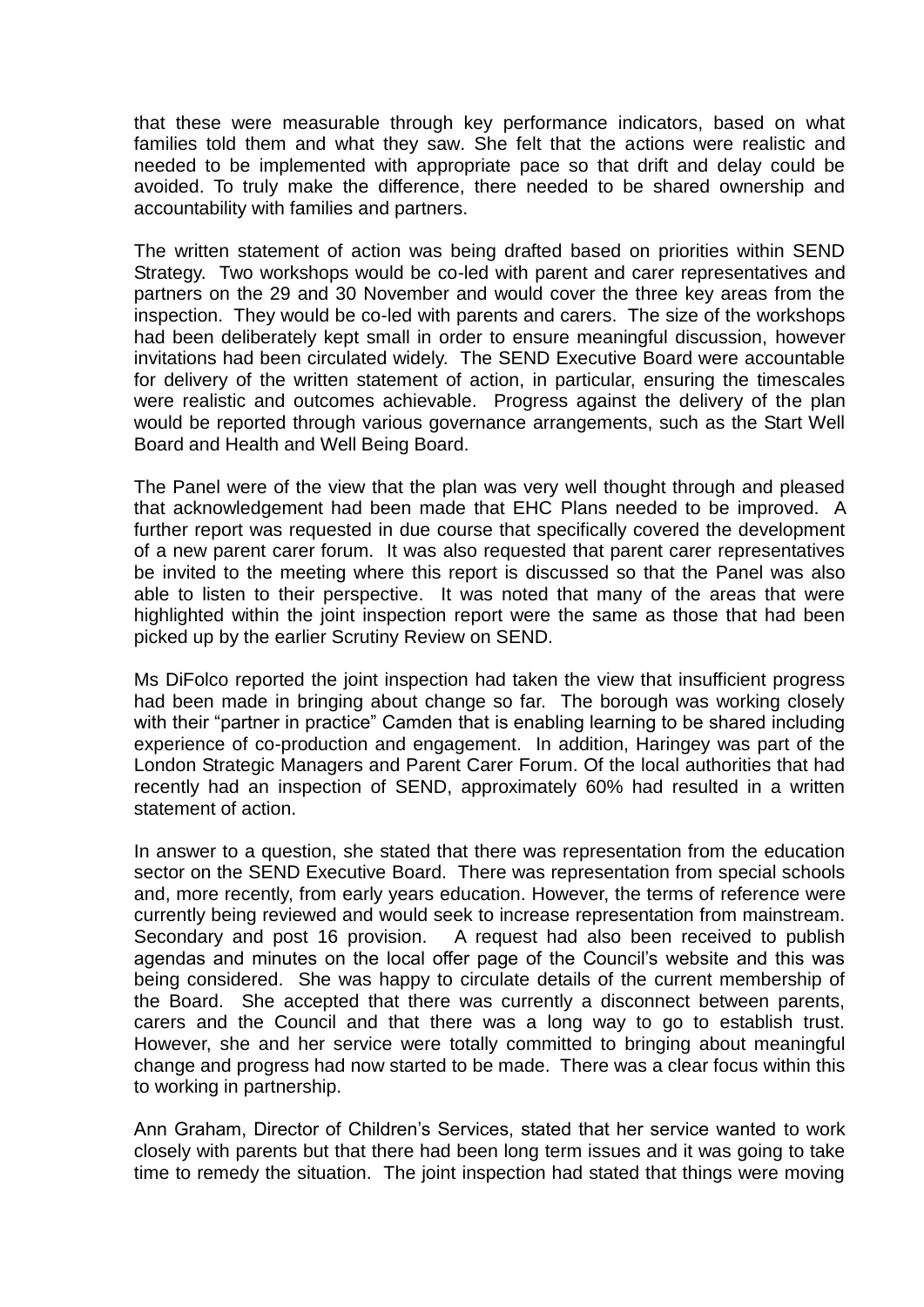in the right direction though. Some improvements had already taken place. For example, there had not previously been a SEND Executive or a newsletter.

In answer to another question, Ms DiFolco reported that a wider performance framework was being developed that did not just focus on statutory deadlines but looked at longer term trends and matters, such as disproportionality. Adequate funding remained a challenge alongside increasing number of children requiring EHC plans and packages of support There was a significant overspend in the high needs block and this was being addressed though a financial recovery plan. This would focus on earlier intervention, including provision of therapies at an earlier stage. Although it was intended to reduce the overspend, there was nevertheless still a duty to continue to provide support for any children who needed it.

Panel Members suggested that benchmarking of levels of trust with the Council be included in the development process so that progress could be evidenced. Ms Graham stated that outcomes and impact also needed to be monitored. Consideration of appropriate performance measures would be undertaken jointly with parents and carers.

Councillor Brabazon commented that there was a long term overspend in the High Need Block. SEND was not being properly funded by the government as the duties of local authorities were not commensurate with the funding that was provided for them. The recent government spending review had included additional capital but no additional revenue funding.

Ms Bernard commented that provision for SEND and issues in one area could have an impact on others. More joined up working was therefore needed. It was important that as many SEND parents and carers were included in engagement and inclusive means of involvement needed to be used.

## **AGREED:**

That an update on progress with action taken by the Council to respond to the recommendations of the joint inspection report be provided to the meeting of the Panel on 7 March 2022.

## **33. CABINET MEMBER QUESTIONS - CHILDREN, EDUCATION AND FAMILIES**

#### **AGREED:**

That written responses to the questions that were submitted to the Cabinet Member in advance of the meeting be circulated to the Panel.

## **34. CHILDREN'S SOCIAL CARE; ANNUAL REPORT**

#### **AGREED:**

That, in view of the late hour, this item be deferred to the next meeting of the Panel.

#### **35. WORK PROGRAMME UPDATE**